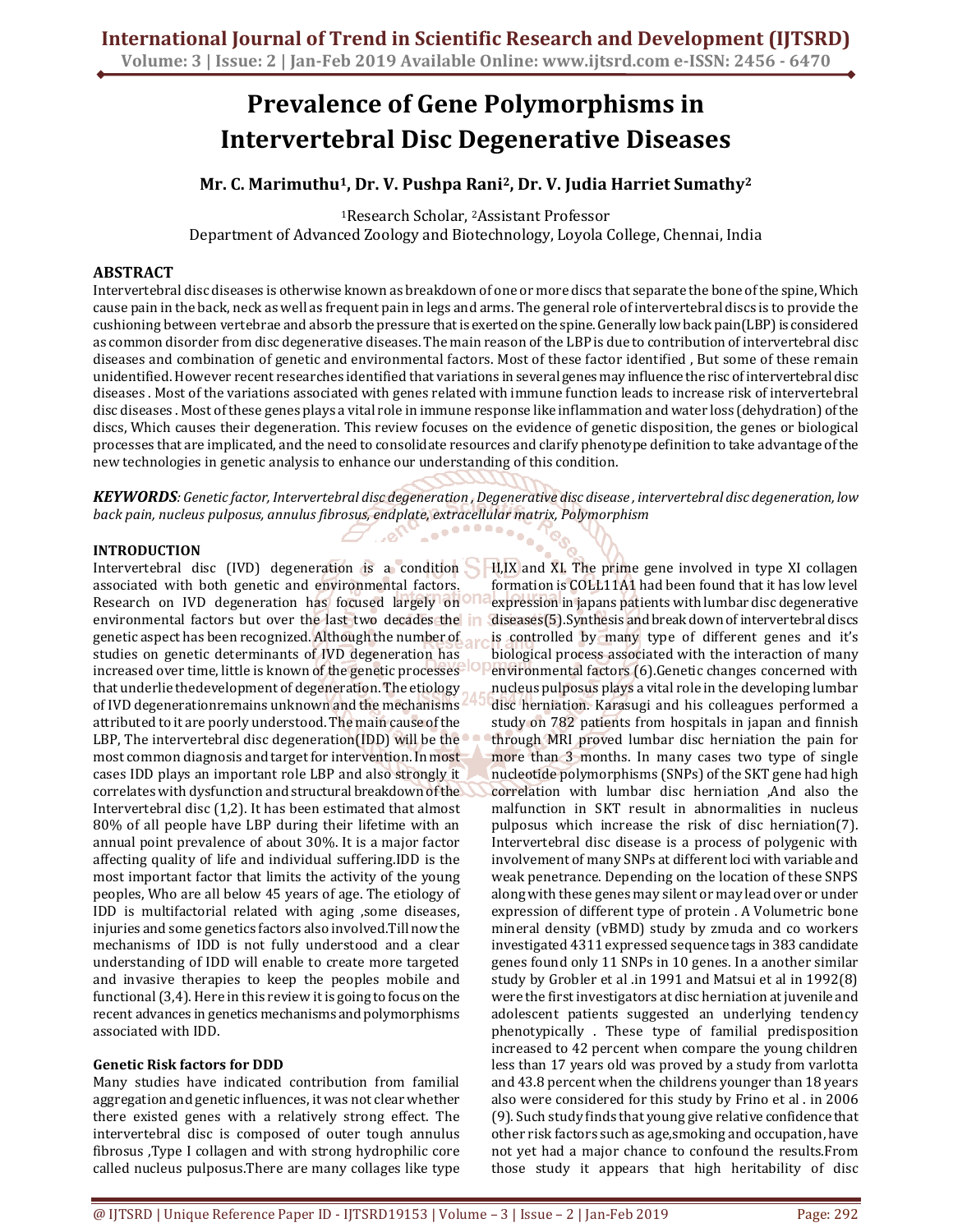#### International Journal of Trend in Scientific Research and Development (IJTSRD) @ www.ijtsrd.com eISSN: 2456-6470

degeneration ranging from 34 percent to 61 percent. But the mode of inheritance in multigenic and multifactorial. However IVD heritability and its coding genes for the enzyme proteins, that break them down need to be investigated.

#### **Candidate genes of IVD**

| <b>GENE</b>       | dbSNP <sup>1</sup> | <b>Location</b> | <b>Allele Change</b> |
|-------------------|--------------------|-----------------|----------------------|
| <b>ADIPOO</b>     | rs2241766          | Exon 2          | T/G                  |
| <b>CILP</b>       | rs2073711          | Exon 8          | C/T                  |
| COL9A2            | rs137853213        | Exon 19         | C/T                  |
| COL9A3            | rs61734651         | Exon 5          | C/T                  |
| COLL11A2          | rs1799907          | Intron          | T/A                  |
| COLL22A1          | rs22929271         | Exon 3          | C/T                  |
| IL1A              | rs1800587          | Promoter        | C/T                  |
| IL1B              | rs1143634          | Exon 5          | C/T                  |
| <b>IL1F10</b>     | rs3811058          | Exon 2          | T/C                  |
| IL6               | rs1800797          | Promoter        | G/A                  |
| IL <sub>6</sub>   | rs1800796          | Promoter        | G/C                  |
| IL6               | rs1800795          | Promoter        | G/C                  |
| <b>LEPR</b>       | rs1137100          | Exon 4          | A/G                  |
| <b>LEPR</b>       | rs8179183          | Exon 12         | G/C                  |
| MMP9              | rs17576            | Exon 6          | G/A                  |
| MMP10             | rs470154           | Intron          | A/C                  |
| <b>SKT</b>        | rs16924573         | Intron          | G/A                  |
| THB <sub>S2</sub> | rs9406328          | Introns         | T/C                  |
| <b>VDR</b>        | rs10735810         | Exon 9          | T/C                  |

# **Polymorphism Associated With Disc Degeneration**

In DD there are more than 20 genes associated with polymorphisms have been analysed .Here it is grouped into five categories base on its protein encoded gene and its potential function in discs structural, catabolic, anti-catabolic and inflammatory level. Vitamin D receptor and growth differentiation factor 5(GDF5) make up other category. Other important molecules like Aggrecan, Collagen type I,IX and XI,fibronectin,hyaluronan and proteoglycan link protein1 (HAPLN1) ,thrombspondin, Cartilage Intermediate Layer Protein 1(CILP1) and aspirin grouped together because of it's contribution to the extra cellular matrix. Matrix Metalloproteinase (MMP) 1,2,3 and Parkinson Protein 2 E3 ubiquitin protein ligase (PARK2) and proteome subunit beta type 9 (PSMB9) are catabolic molecules and tissue inhibitor of metalloproteinases(TIMP) is an anti catabolic molecule. Many inflammatory cytokines such as Cyclooxygenese-2 (COX-2), IL-1 and IL-6.  $\tilde{\sigma}$ 

| <b>Table: 1 Gene Categories</b> |                                                  |                   |  |  |  |
|---------------------------------|--------------------------------------------------|-------------------|--|--|--|
| Structural                      | Aggrecan                                         | <b>ACAN</b>       |  |  |  |
|                                 | Type I collagen                                  | COL <sub>1</sub>  |  |  |  |
|                                 | <b>Type Ixcollagen</b>                           | COL <sub>9</sub>  |  |  |  |
|                                 | Type XI collagen                                 | <b>COL 11</b>     |  |  |  |
|                                 | Fibronectin                                      | FN                |  |  |  |
|                                 | Hyaluronan and Proteoglycan Link Protein 1       | HAPLN1            |  |  |  |
|                                 | Thrombospondins                                  | <b>THBS</b>       |  |  |  |
|                                 | Cartilage Intermediate Layer Protein             | <b>CILP</b>       |  |  |  |
| Catabolic                       | Matrix Metalloproteinase 1                       | MMP1              |  |  |  |
|                                 | Matrix Metalloproteinase 2                       | MMP <sub>2</sub>  |  |  |  |
|                                 | Parkinson Protein 2, E3 ubiquitin protein ligase | PARK <sub>2</sub> |  |  |  |
|                                 | Proteome subunit beta type 9                     | PSMB9             |  |  |  |
| Anti-Catabolic                  | Tissue inhibitors of metalloproteinase           | <b>TIMP</b>       |  |  |  |
|                                 | Interleukin 1                                    | IL <sub>1</sub>   |  |  |  |
|                                 | Interleukin 6                                    | IL6               |  |  |  |
|                                 | Cyclooxygenase 2                                 | COX <sub>2</sub>  |  |  |  |
| <b>Other</b>                    | Vitamin D Receptor                               | VDR               |  |  |  |
|                                 | <b>Growth Differentiation Factor 5</b>           | GDF5              |  |  |  |

#### **Table 2 : Effect of the polymorphism on gene and protein level in the degeneration process**

| Gene        | <b>Function</b>                                                      | <b>Genetic Functional Change</b>                                      | <b>Protein Fuctional Change</b><br>(Contributing to Degeneration) |
|-------------|----------------------------------------------------------------------|-----------------------------------------------------------------------|-------------------------------------------------------------------|
| <b>VDR</b>  | Modulate sulfate concentration<br>which is critical for sulfation of | FOK 1: Decreased transcription<br>factor binding results in decreased | Decrease amount of sulfate<br>forproteoglycans results in         |
|             | proteoglycans                                                        | functional VDR                                                        | decreased functional proteoglycans                                |
| GDF5        | Promotes growh and Repair                                            | Decreased Transcription                                               | Decrease Growth and Repair                                        |
| <b>ACAN</b> | Structure, Maintains Pressure                                        | Shorter Allele binds to less<br>chondrotin sulphate                   | Decrease functional proteoglycans                                 |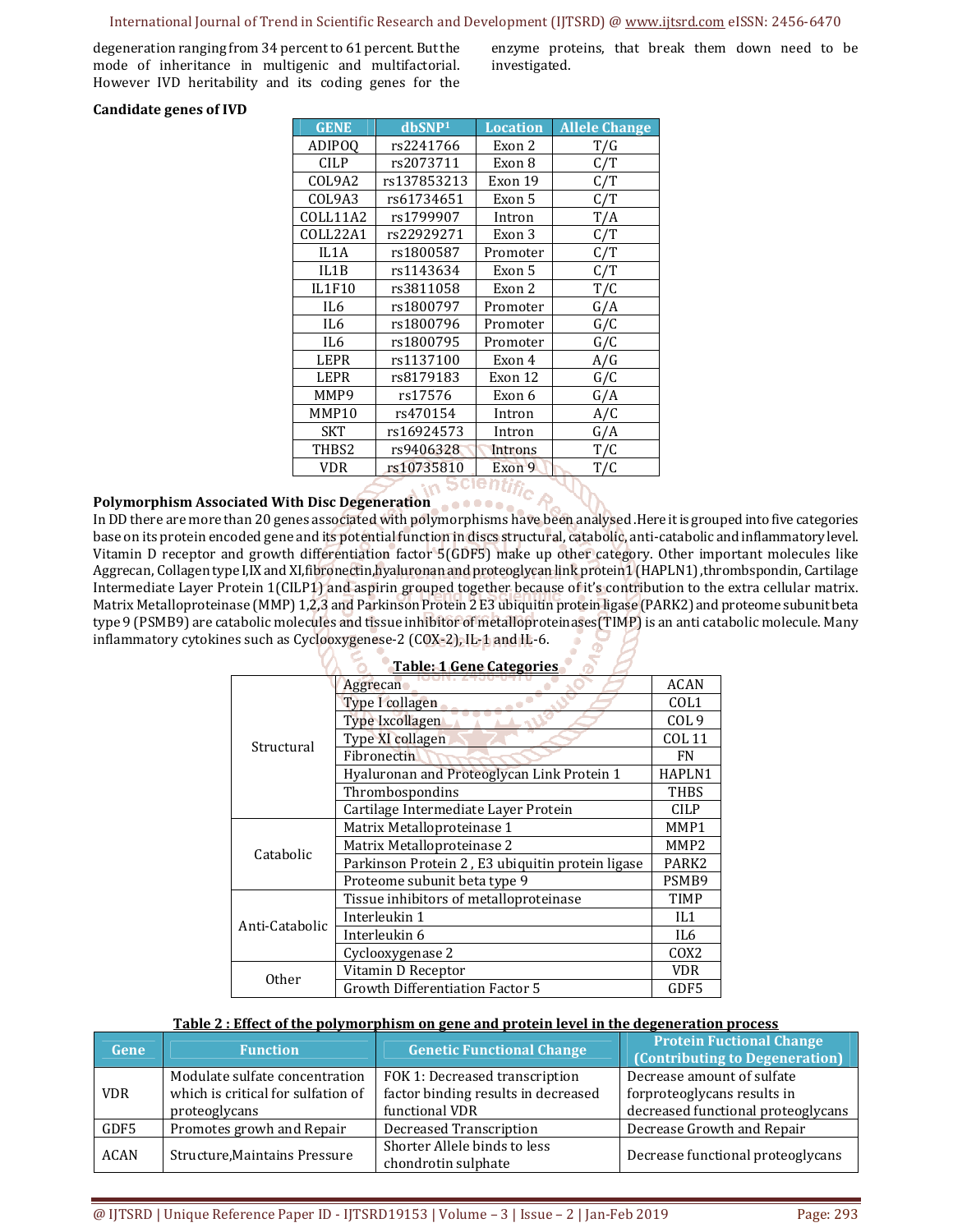| COL <sub>1</sub>              | Structure                                                            | Increase transcription factor inding<br>results in increased collagen<br>a1(I)/a2 (I) product ratio | Impaired COL1 Protein                                                   |
|-------------------------------|----------------------------------------------------------------------|-----------------------------------------------------------------------------------------------------|-------------------------------------------------------------------------|
| COL <sub>9</sub>              | Structure                                                            | Addition of tryptophan-<br>Large, Hydrophobic, Less soluble<br>amino acid that is rare in collagen  | Decreased interaction with other<br>matric molecules                    |
| <b>COL 11</b>                 | Structure                                                            | <b>Unstable Transcripts</b>                                                                         | Decreased Fuctional Collagen                                            |
| <b>FN</b>                     | Structure                                                            | Fragments                                                                                           | Decreased Aggrecan, Increased<br><b>MMP</b>                             |
| <b>HAPLN</b><br>$\mathbf{1}$  | Structure, Up-Regulate<br>aggrecan and type II collagen<br>synthesis | Altered Transcriptional Regulation                                                                  | Decreased amount of HAPLN1<br>result in decreased aggrecan<br>stability |
| <b>THBS</b>                   | Structure, Regulate MMP                                              | Altered Transcriptional Regulation                                                                  | Modulate amount MMP                                                     |
| <b>CILP</b>                   | Structure, Inhibit TGFβ                                              | Increased binding to and inhibition<br>of TGF $\beta$ <sup>2</sup>                                  | Inhibit aggrecan and type II<br>collagen synthesis                      |
| <b>ASPN</b>                   | Structure, Inhibit TGFβ                                              | Increased binding to and inhibition<br>of $TGF\beta$                                                | Inhibit aggrecan and type II<br>collagen synthesis                      |
| MMP <sub>1</sub>              | Catabolic                                                            | Linkage disequilibrium with other<br><b>MMPs</b>                                                    | Unknown                                                                 |
| MMP <sub>2</sub>              | Catabolic                                                            | <b>Increased Transcription Factor</b><br><b>Binding</b>                                             | <b>Increased MMP</b>                                                    |
| MMP <sub>3</sub>              | Catabolic                                                            | <b>Increased Promoter Activity</b>                                                                  | <b>Increased MMP</b>                                                    |
| PARK <sub>2</sub>             | Catabolic                                                            | Decreased Transcription                                                                             | Decreased Proteosomal<br>Degradation                                    |
| PSMB9                         | Catabolic                                                            | Unknown                                                                                             | Unknown                                                                 |
| <b>TIMP</b>                   | Anti-Catabolic                                                       | Unknown $\overline{C}$                                                                              | Decreased TIMP                                                          |
| $IL-1$                        | Proinflammatory Cytokine                                             | <b>Increased Transcription</b>                                                                      | Increased IL1 and inflammation                                          |
| $IL-6$                        | Pro and anti-inflammatory<br>Cytokine                                | Unknown                                                                                             | Increased IL6 and inflammation                                          |
| C <sub>O</sub> X <sub>2</sub> | Synthesis of prostanoids(Pain<br>Sensation)                          | <b>Unknownational Journal</b>                                                                       | Increased COX 2, PGE2, Pain and<br>Inflammation.                        |

#### **Collagens:**

of Trend in Scientific

Collagen is one of most abundant protein found in the human found in human body. There are various types of collagens found in ECM to have different structural support roles . Generally, collagen fibres are made up of three polypeptide chains referred ad α Chains that made one or more triple. helix along with their rod shaped structure (10) . In IVD patients there are many types of collagens of interests, Those are collagen I,II,IX and XI. The AF consists of fibril forming collagen otherwise known as collagen I. Fibrillar collagens I,II and III are essential in defining molecular and mechanical properties of particular tissue (10). Collagen I is responsible for maintaining tensile strength, withstand spinal compression and hydrostatic pressure in AF . Collagen II is otherwise known as primary collagen of the NP and generally it is found in loosely connected network (11) .Collagen IX forming crosslinks between different type of collagens and XI involved in structural support of collagen II as well as forming connections between proteoglycans and collagens(12). Taking everything into consideration the most important role of the collagen is to maintain the structural integrity of the IVD.

#### **Type IX Collagen**

Collagen is considered as a main structural components of intervertebral disc's nucleus pulposus andannulas fibrosus. Collagen IX has three alpha chains and it is encoded by the genes like COL9A1,COL9A2 and COL9A3.It has three collagenous(COL1 to COL 3) and four non Collagenous (NC1 to NC4) domains. Collagen IX plays an important role in constitution of intervertebral disc and the suitable candidate genes of Collagen IX is COL9A2 and COL9A3 better studied

body . Almost more than 28 different types of collagen types IOP mutations in collagen genes like Trp<sup>2</sup> allele of COL9A2 and when compare with COL9A1. There are some common Trp3 allele of COL9A3 leads to Gln326Trp substitution on the α2 chain and Arg103Trp substitution on the α3 chain. In a evident from finnish study on 157 patients found that mutation at the Trp2 allele present in 4percent of the symptomatic patients and none of the asymptomatic patients. In an another finnish study revealed that frequency of Trp3 allele was 12.2 percent among 171 individuals with radiologically proven lumbar disc degeneration(LDD)(13,14). Another large study from southern chinese population frequency of the Trp<sup>2</sup> allele was found to be about 20 percent higher in contrast frequency of the Trp3 allele was completely absent when compare with finnish patients.

#### **COL9A2**

COL9A2 plays significant role in the pathogenesis of disc disease was prove from a study from annunen et al in 1999(15). Most of the studies in the COL2 revealed that the heterozygous substitution of Trp for either Gly<sup>326</sup> and Arg<sup>326</sup>. Because of Trp rarely found in collagenous domain and also no Trp residues in the collagenous domains of Collagen IX in humans or in the mouse(16).Trp may interfere with the interaction between collagens IX and II and also disrupt the triple helix . Annunen et al analyzed all the exons and exon boundaries of COL9A2 by sensitive gel electrophoresis to reveal the Trp substitution, But this study didn't identify any coding sequence or RNA splice sites ,besides it indicated two additional changes ,An A to G change affecting the third nucleotide in the codon for proline (CCA to CCG) at nucleotide 9 in exon 21 and G to A change at nucleotide +17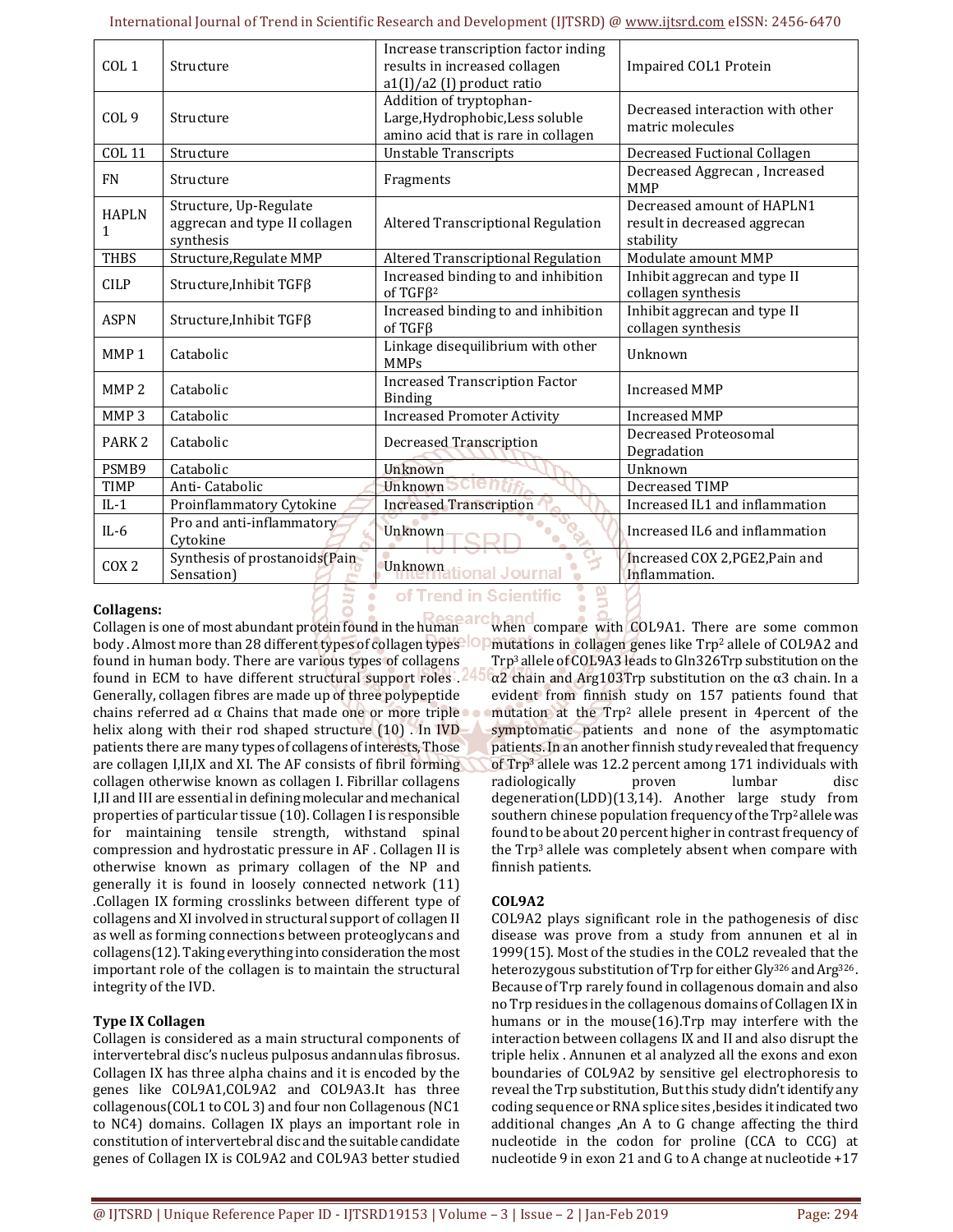in Scie

in intron 30. From these type of similar studies Trp allele substitution was found to be 4 percent and 20 percent in different regions(17,18) .

#### **COL9A3**

In a study from the finnish population by petteri et al (19) revealed that Trp3 substitution in COL9A3 had high risk of disc disease nearly 3 fold compared with an individual without Trp<sup>3.</sup> The site mutation on Arg103 to Trp substitutions in the a3(IX) chain. In an another study on LDD from 164 individulas including321 controls and 186 healthy,83 with osteoarthritis, 31 with rheumatoid arthritis and 21 with chondrodysplasia showed the frequency of the Trp3 allele as 12.2 percent in the case sample and 4.7 percent in control group. Data received from these study revealed that  $Trp<sup>3</sup>$  allele may cause lumbar disc disease. But the  $Trp<sup>3</sup>$ allele association in finnish population has not been successfully replicated in the greek population.A study by solovieva's by MRI was found to be carriage of the Trp<sup>3</sup> allele in the abscence of IL-1 beta T (3954) allele increased the risk of dark nucleus pulposus and joint occurrence of degenerative changes. This result indicated that the effect of COL9A3 gene polymorphism on disc degeneration modified by the gene polymorphism of IL-1 beta. The  $Trp<sup>3</sup>$  allele changes associated with scheuermann disease(20).

#### **Type I Collagen**

Collagen I is otherwise known as important incredients in annulus fibrosus. The risk of disc degeneration was higher in the peoples with genotype TT when compare with genotype GG or GT genotype was proved by pluijm and Tilkeridis (21). Another researcher Mann found that presence of the T allele in the COLIA1 Sp1 binding site has many functional effects in on the collagen gene regulation and also it leads to higher COLIA1 mRNA , protein expression level and COLIA1 /COLIA2 protein ratio . Abnormal ratio of collage in human associated with impaired bone structure. The Sp1 binding site of COLIA1 and it's intronic polymorphism may affect the transcription of Collagen I. It is indispensable to find the relationship between the binding site Sp1 on COLAIA1 and disc degeneration by the analysis of large sample size. However it is still unclear that, how the disc degeneration is formed due to the in collagen I and also it needs further investigation.

#### **SOX 9**

SOX9 is one of a gene from the family of mammalian Y linked testis determining gene Sry (22).Many transcription encoded by SOX genes with diverse role differentiation and development. Generally prior to mesenchymal condensations or during chondrogenesis SOX9 is expressed and it is activating the Col2a1, and this encoding the some major component of cartilage matrix(23,24) and type II collagen. One of the primary role of the SOX9 is to regulate the genes that is coding for Aggrecan(25) and type XI collagen. SOX 9 is also regulates the cartilage and bone development other structural and patterning gene(26).Nucleus pulposus cells also having the expression and regulation of SOX 9 gene. A study by Paul et al explored the SOX 9 for the gene therapy of disc degenerative diseases(45).The used the gene delivering system of adenoviral delivery vectors that expressing SOX 9 to increase the production of TYPE II collagen , by infecting chondroblastic cell line and human disc cells . Gruber et al explained the loss of expression in SOX 9 in some of the annulus cell population may play a role disc aging and

regeneration. Also SOX9 decrease the modulation of expression and production of Type II collagen disc cells(27).

#### **Collagen XI**

Collagen XI is a heterotrimer is having similar structure to collagen collage IX. The three  $\alpha$  chains like  $\alpha$ 1,  $\alpha$ 2 and  $\alpha$ 3 coded by collagen type XI  $\alpha$ 1(COLL11A1), collagen type XI  $\alpha$ 2 (COL11A2)and collagen type II α1(COL2A1) respectively(28). Collagen XI found in both AF and NP of IVDs and also it plays important role in the connection of different collagen molecule, Particularly collagen II as well as it connects proteoglycan with some other collagens(29). Solovieva et al showed a relationship between G to A substitution SNP within introns 9 of COLL11A2 and disc bulging(49).Patients with the SNP alleles carriers had increased risk of disc bulging when the patients didn't carry the SNP allele. Also G to A SNP of COLL11A2 was related to change associated with disc degeneration. Five different polymorphisms in collgen XI gene was documented from a study by Videman et al in 2009, and also it was significantly associated with sign of disc degeneration and reduced disc signal and bulging(30).One of the major study from 588 enrolled finnish male twins ranging from 35 to 70 years of age. SNPs like rs2072915, rs9277933 and rs2076311 of COLL11A1 were significantly associated with reduced disc signal, Whereas the rs1337185 and rs1463035 polymorphisms of COLL11A1 were significantly associated with increase risk of disc bulging.

## **Vitamin D Receptor**

Vitamin D Receptor plays a important role in the normal bone mineralization and remodelling and it's gene polymorphisms correlate with some diseases(31). The vitamin D receptor gene and it's tt of TT allele were associated with multilevel and severe disc degeneration , Disc herniation . Also TT allele increased the risk of disc disease at an early age pointed out in the Vitamin D Receptor gene. According to a study from jones et al (32) association of allelic variations in the Vitamin D Receptor gene and spinal degenerative disease found a decrease in the risk of spinal osteophytosis , tt and TT associated disc narrowing . Spinal osteophytosis and disc narrowing are closely related to disc degeneration. Two intergenic polymorphism of the vitamin D Receptor gene was found by videman et al associated with disc degeneration and also assessed the signal intensities of thoracic and lumbar quantitatively and the the discs were 12.9% worse in ment with the Taq1 tt genotype and 4.5 percent worse in men with the Tt genotype , Compared with signal intensity in men with the TT genotype. Another similar pattern like men with ff and FF genotype was found between disc signal intesnsity and Fok 1 Polymorphisms.Cheung et al (33) proved that the high risk of disc degenerative diseases and it's consecutive disc bulging in peoples younger than 40 years associated with the t allele of vitamin D receptor Taq I . Direct involvement of vitamin D receptor in differentiation, Proliferation and maturation of cartilage cells was found by Balmain et al (34).In addition to that proteoglycan synthesis also influenced by vitamin D through articular chondrocytes in vitro(35) . Due to rich proteoglycan of intervertebral disc disease vitamin D receptor directly involved in the pathophysiology of the degenerated intervertebral disc. Furthermore Kawaguchi et al considered the possibility of vitamin D receptor gene polymorphism in pathogenesis ,Buy they found that it is not directly involved in the pathogenesis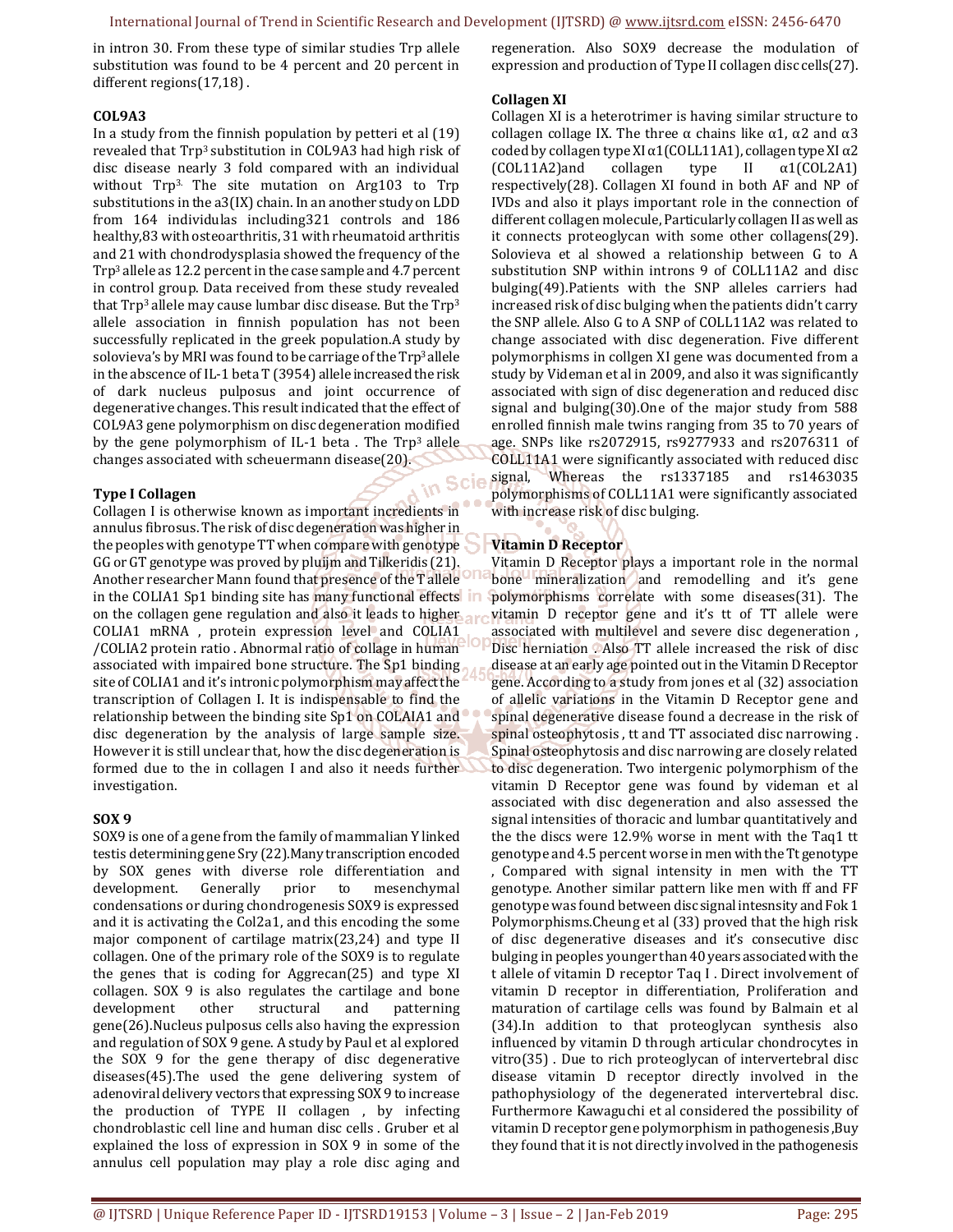International Journal of Trend in Scientific Research and Development (IJTSRD) @ www.ijtsrd.com eISSN: 2456-6470

of lumbar disc disease, Instead of that it acts as a marker for other genes.

#### **Fibronectin**

Fibronectin is an extracellular glycoprotein that helps organization of the extracellular matrix(36).Fibronectin accelerate the matrix-matrix interactions through binding with other collagens and function in cell adhesion, migration, differentiation, and regulates cell matrix. More than 20 different type of fibronectin variants fragments produced due to the alternative splicing at three major sites like EDA,EDB and V. Evidence is growing to suggest that these isoforms affect fibronectin function. Due to the similarity of cellular and extra cellular matrix properties between cartilage and intervertebral discs, Fibronectin fragments may play a role in disc degeneration(37). A study by Oegema et al(38) found an association between FN fragments and MRI defined degeneration, but didn't specify the size of the fragment. Fibronectin may contribute to the degeneration of the disc through the stimulation of MMP production as in done in chondrocytes. A recent study at FN splice variants found higher levels of EDB+ in degenerated discs compared to controls, Suggesting it's potential contribution to degeneration. However these studies failed to explain the genetic relationship with degeneration because of many non genetic components could affect or regulate the gene splicing.  $\frac{d}{dt}$ 

#### **Matrix Metalloprotease-3**

Matrix metalloproteases - 3 (MMP-3) plays an important role in the degeneration and it's associated intervertebral discs. MMP-3 expression is induced in response to local condition such as mechanical loading and inflammation(39). A common polymorphism in the promoter region of the human MMP-3 gene is 5A/6A has been identified(40).This type of polymorphism was reported to be involved in the regulation of MMP-3 gene expression with the 5A allele having twice as much promoter activity as the 6A allele(41).A study from elderly Japanese subjects Takahashi et al (42) found that the 5A5A AND 5A6A genotype in the elderly was associated with a significantly larger number of degenerative intervertebral discs than the 6A6A , But there was no significant difference in the young. Indication of 5A allele of the human MMP-3 promoter from these studies may be important risk factor for the acceleration of intervertebral disc degeneration in the older population.

#### **Chondroitin Sulphate**

The nucleus pulposus and it's ECM contains large aggregating proteoglycans called called Aggrecan. Proteoglycans have a core protein in which attaches glycosaminoglycans (GAGs), namely chondroitin sulphate and keratin sulphate and it forms a large protein polysaccharide molecules through binding with hyaluronic acid via link protein to form the aggregates. Initially the collagens and aggrecans forms a composite organic matrix through interaction and that is strongly hydrophilic that resist compressive force. This function is based on the number of chondroitin sulphate is attached to the core protein. Chondrotin sulphates attached to the two adjacent areas of the aggrecans called CS1 and CS2 and the gene coding for CS1 exhibits size polymorphisms(43) . A study from young japanese womens by kawaguchi and co-workers (44) revealed that multilevel disc degeneration was associated with shorter expressed VNTR polymorphism for the chondrotin sulphate attachment on the core protein .

Another study by soloviva et al from 132 middle aged finnish mens showed VNTR polymorphism significantly associated with higher risk of disc degeneration.The risk of dark nucleus pulposus was increased with the individuals who were homozygous for the A26 allele.

#### **Cytokines:**

Cyokines ,such as IL-6,IL-1a,IL-1b and tumor necrosis factor(TNF- $\alpha$ ) are some of the key pro inflammatory mediators that are found and released at sites of tissue injury. IL-1 is naturally found within the IVD and is responsible for indirectly degrading ECM components through the production of degradative enzymes and upregulation of other cytokines and preventing the production of ECM components (45).IL-1 has three different subtypes IL-1a,IL-1b and IL-1RN . The alpha and beta subtypes are pro inflammatory and IL-1RN anti inflammatory. SNP associated with Interleukin 1 alpha (IL1A) involved in IVDD revealed from a study on 150 finnish men by Virtanen et al.Here the SNP is an -889 C/T substitution ,Where the T allele is the risk allele. In this study patients with TT genotype were at a 7.87 fold increased risk of developing IVDD when compare the patients with CC genotype. These findings were also supported by Eskola et al in 2012 from dannish adolescents(78). Also this study found that 2.82 fold increased risk of IVDD among girls who were the carriers of the T allele compared with the control. These two studies along with some other studies established that - 889 C/T SNP of IL1A as a genetic risk factor for IVDD. Another cytokines like IL-6 is an important factor that mediates inflammation and also involved with lumbar disc herniation(46).But the exact role of IL-6 still remain unknown.Noponen-Hietla et al documented an SNP in the IL-6 that was significantly associated with IVDD(79).Another study reported that  $15$  T/A substitution was located within exon 5 of IL6. Statistical analysis showed that the patients with the AA or AT genotypes were at 4.4 fold increased risk of IVDD than patients with TT genotype. Inflammatory cytokines have a well recognized contribution to the generation of back pain . Generally disc degeneration by IL-1 through inducing the related enzymes that destroy proteoglycans and mediates pain. The IL-1 genes and it's TT genotype was associated with more than 3 fold increase in the risk of disc bulges among middle aged occupationally active men. The polymorphisms were associated with 2.5 fold increased risk of back pain. Besides these studies researchers tested polymorphisms of genes that trigger and express inflammatory factors and found some of the same polymorphisms explained by valdes such as CD36,COX2, NCOR2,TNA and ESR1 affecting knee OA susceptibility. Also polymorphisms in cartilage gene and it's intermediate layer protein were associated with the pathogenesis of lumbar disc disease.

#### **Coclusion:**

It is estimated that about 1000 cases and 1000 controls are required for each study to have sufficient power to identify susceptibility genes with only a moderate effect. Despite the continuous research the etiology and pathophysiology underlying IVDD remain poorly understood. Understanding of IVDD has started past two decades and now roughly we came to know the 75 percent of etiology is behind IVDD is genetic. Large scale DNA arrays and Sequencing technologies evolved as a important techniques to analyse large human samples and polymorphisms with the help of novel computational methodologies bring to light many SNPs and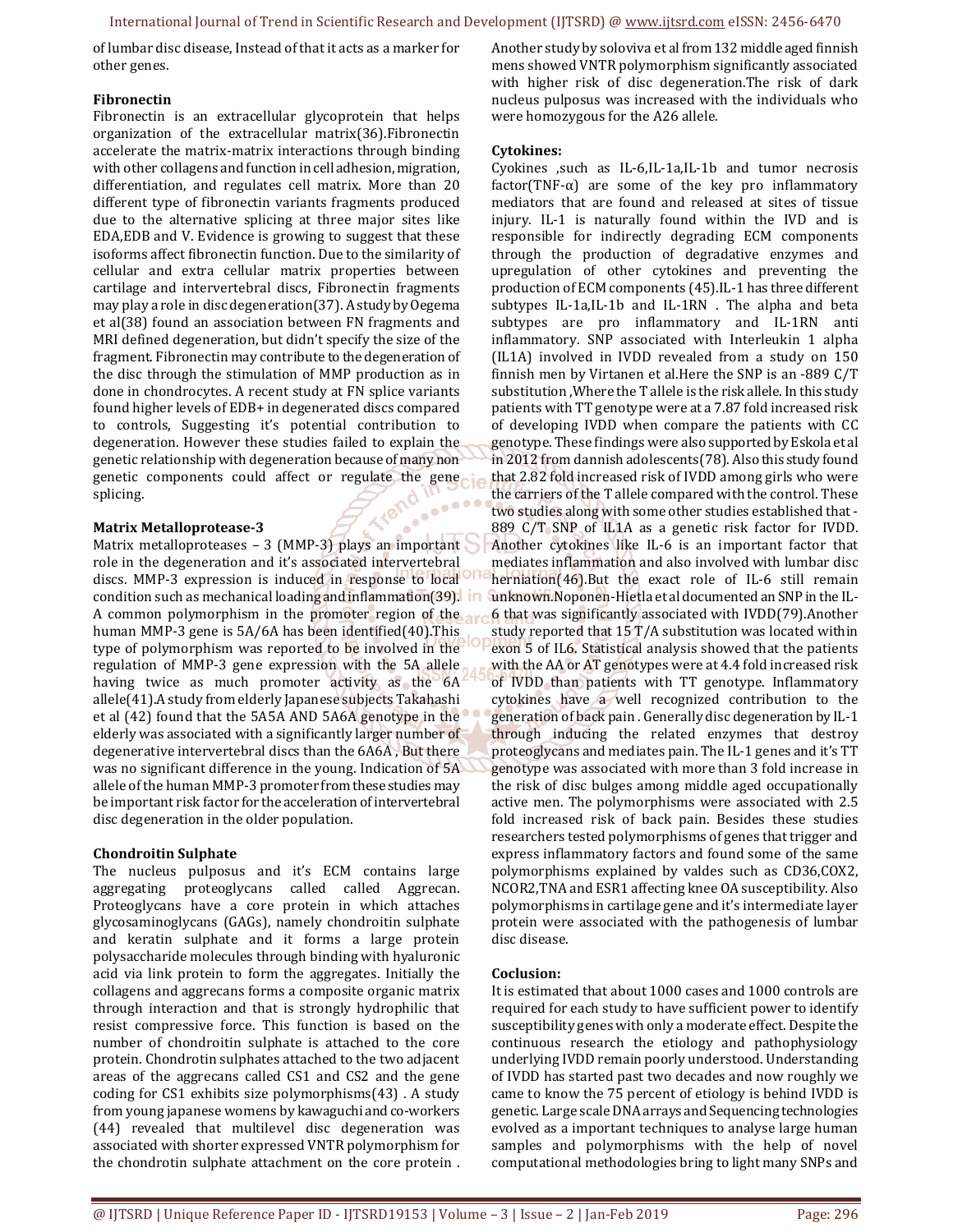related mutations associated with Disc Degenerative Diseases, That were not previously reported with IVDD. Also with increasing advanced technology understanding pathophysiology of IVDD will produce more innovative and new therapeutic approaches. Analysis of whole genomes through the rapid analysis of next generation sequencing system is leading to the possibility personalised medicine can become a reality. These comprehensive analysis of literature review not only providing the knowledge about understanding the molecular mechanisms behind IVDD, Also it will help for the physician to find more effective targeted therapies for the patients . Consequently DNA screening for the genetic variants explaining the pathophysiology of the patients IVDD should be the standard of care.

#### **REFERENCES**

- [1] Galbusera F, van Rijsbergen M, Ito K, Huyghe JM, Brayda-Bruno M, Wilke HJ. Ageing and degenerative changes of the intervertebral disc and their impact on spinal flexibility. European spine journal: official publication of the European Spine Society, the European Spinal Deformity Society, and the European Section of the Cervical Spine Research Society. 2014;23(Suppl 3):S324–332.
- [2] Richardson SM, Kalamegam G, Pushparaj PN, et al. Mesenchymal Stem Cells in Regenerative Medicine: CIO Focus on Articular Cartilage and Intervertebral Discoon Regeneration. Methods (San Diego, Calif) 2015
- [3] Wang SZ, Rui YF, Lu J, Wang C. Cell and molecular biology of intervertebral disc degeneration: current understanding and implications for potential<sup>Ona</sup> 47(5):381–390. **Researc**
- [4] Weber KT, Jacobsen TD, Maidhof R, et al. Developments in intervertebral disc disease research: pathophysiology, mechanobiology, and therapeutics. 245 Current reviews in musculoskeletal medicine. 2015;8(1):18–31.
- [5] Min et al. The cartilage intermediate layer protein gene is associated with lumbar disc degeneration in collegiate judokas. International Journal of Sports Medicine 2009 30(9), 691–694
- [6] Kizawa et al. An aspartic acid repeat polymorphism in asporin inhibits chondrogenesis and increases susceptibility to osteoarthritis. Nature Genetics 2005 37(2), 138–144
- [7] Karasugi et al. Association of the Tag SNPs in the Human SKT gene (KIAA1217) with lumbar disc herniation. Journal of Bone and Mineral Research 2009 vol 24 (9), 1537–1543
- [8] Mustafa et al. Investigating the aspartic acid (D) repeat of asporin as a risk factor for osteoarthritis in a UK Caucasian population. Arthritis and Rheumatism 2005 52(11), 3502–3506
- [9] Gruber et al. Asporin, a susceptibility gene in osteoarthritis, is expressed at higher levels in the more degenerate human intervertberal disc. Arthritis Research and Therapy 2009 11(2), R47
- [10] Ricard-Blum S. The collagen family. Cold Spring Harb Perspect Biol (2011) 3(1):a004978. doi:10.1101/cshperspect.a004978
- [11] Kadow T, Sowa G, Vo N, Kang JD. Molecular basis of intervertebral disc degeneration and herniations: what are the important translational questions? Clin Orthop Relat Res (2015) 473(6):1903–12. doi:10.1007/s11999-014-3774-8
- [12] Kepler CK, Ponnappan RK, Tannoury CA, Risbud MV, Anderson DG. The molecular basis of intervertebral disc degeneration. Spine J (2013) 13(3):318–30. doi:10.1016/j.spinee.2012.12.003
- [13] Kimura T, Nakata K, Tsumaki N, et al. Progressive degeneration of articular cartilage and intervertebral discs. An experimental study in transgenic mice bearing a type IX collagen mutation. International orthopaedics. 1996; 20(3):177–181. [PubMed: 8832322]
- [14] Boyd LM, Richardson WJ, Allen KD, et al. Early-onset degeneration of the intervertebral disc and vertebral end plate in mice deficient in type IX collagen. Arthritis and rheumatism. 2008; 58(1):164–171. [PubMed: 18163498]
- [15] Annunen S, Paassilta P, Lohiniva J, Perälä M, Pihlajamaa T, Karppinen J, Tervonen O, Kröger H, Lähde S, Vanharanta H, Ryhänen L, Göring HH, Ott J, Prockop DJ, Ala-Kokko L. An allele of COL9A2 associated with intervertebral disc disease. Science. 1999;285:409-412
- [16] Muragaki Y, Kimura T, Ninomiya Y, Olsen BR. The complete primary structure of two distinct forms of human alpha 1 (IX) collagen chains. Eur J Biochem. 1990;192:703-708
- therapeutic strategies. Cell proliferation. 2014; [17] Jim JJ, Noponen-Hietala N, Cheung KM, Ott J, Karppinen J, Sahraravand A, Luk KD, Yip SP, Sham PC, Song YQ, Leong JC, Cheah KS, Ala-Kokko L, Chan D. The TRP2 allele of COL9A2 is an age-dependent risk factor for the development and severity disc degeneration. Spine. 2005;30:2735-2742
	- **Desaio** [18] Tigashino K, Matsui Y, Yagi S, Takata Y, Goto T, Sakai T, Katoh S, Yasui N. The alpha2 type IX collagen tryptophan polymorphism is associated with the severity of disc degeneration in younger patients with herniated nucleus pulposus of the lumbar spine. Int Orthop. 2007;31:107-111
		- [19] Paassilta P, Lohiniva J, Göring HH, Perälä M, Räinä SS, Karppinen J, Hakala M, Palm T, Kröger H, Kaitila I, Vanharanta H, Ott J, Ala-Kokko L. Identification of a novel common genetic risk factor for lumbar disc disease. JAMA. 2001;285:1843-1849
		- [20] Karppinen J, Pääkkö E, Paassilta P, Lohiniva J, Kurunlahti M, Tervonen O, Nieminen P, Göring HH, Malmivaara A, Vanharanta H, Ala-Kokko L. Radiologic phenotypes in lumbar MR imaging for a gene defect in the COL9A3 gene of type IX collagen. Radiology. 2003;227:143-148
		- [21] Tilkeridis C, Bei T, Garantziotis S, Stratakis C. Association of a COL1A1 polymorphism with lumbar disc disease in young military recruits. J Med Genet. 2005;42:e44
		- [22] Wright E, Hargrave MR, Christiansen J, Cooper L, Kun J, Evans T, Gangadharan U, Greenfield A, Koopman P. The Sry-related gene Sox9 is expressed during